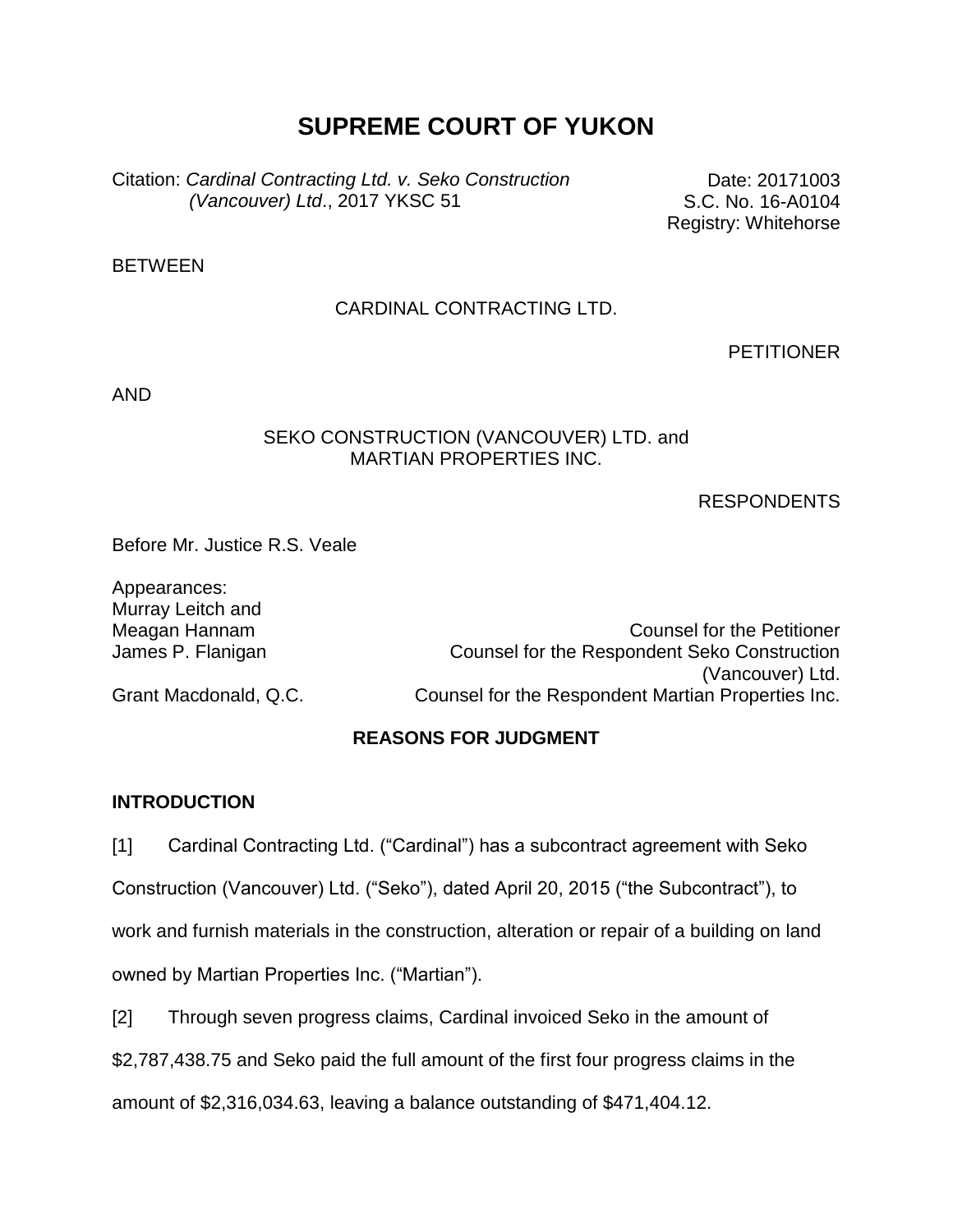[3] Shortly before this hearing, Seko paid another \$301,306.33 and Cardinal agreed to a deduction of \$1,269.48, reducing the outstanding claim to \$168,828.31.

[4] Cardinal has filed a lien against Martian's land and it is not in dispute, except as to the amount of the outstanding claim owing.

# **ISSUES**

[5] There are three issues to address:

- 1. Is Seko entitled not to pay Cardinal until paid by Martian?
- 2. Is Seko entitled to refuse to pay Cardinal's invoices for services rendered by Ryan Eby and the 12.5% margin on the building?
- 3. Is Cardinal obligated to fix or pay the deficiency and warranty items claimed by Seko?

### **ANALYSIS**

# **Issue 1: Is Seko entitled not to pay Cardinal until paid by Martian?**

[6] Although it was not raised during the Subcontract, Seko now says the

Subcontract has a "pay when paid" clause and it has not been paid by Martian.

[7] Articles 2B of the Agreement Between Contractor and Subcontractor reads as follows:

> Payments shall be made monthly on progress estimates as approved by the Contractor covering 90% of the value of the Work completed by the Subcontractor to the end of the previous month; such payments to be made 7 days after the Contractor receives payment for such Work from the Owner.

[8] There are two competing interpretations of this clause. Counsel for Cardinal submits that it simply addresses the timing of payments during the performance of the contract. It relies on Arnoldin Construction & Forms Ltd. v. Alta Surety Co., [1995] N.S.J.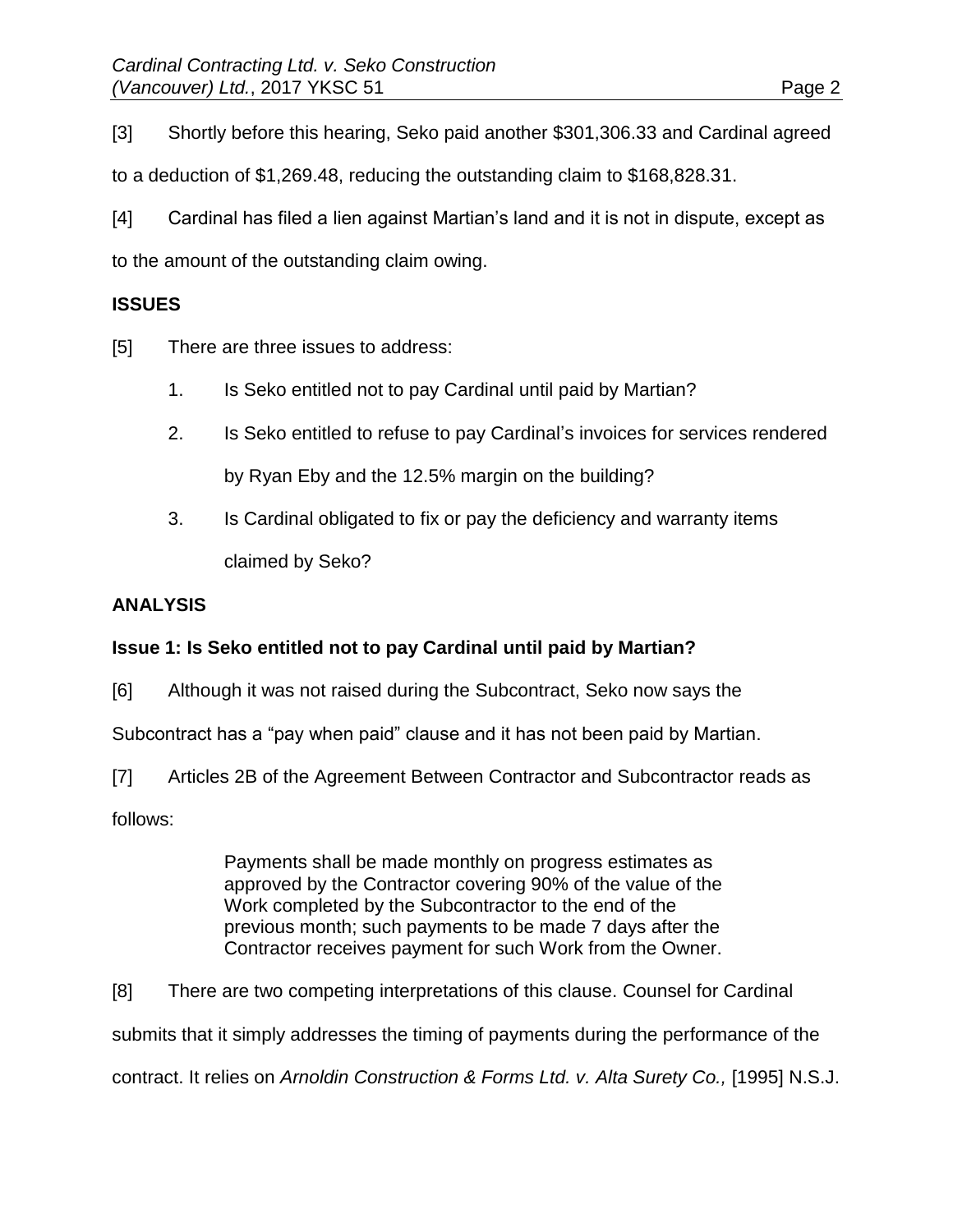No. 43 (N.S.C.A.). In *Arnoldin*, the front page of the contract did not state that payment

will only be made if the owner pays the contract. Rather the general terms stated:

… The balance of the amount of the requisition as approved by the Contractor shall be due to the Subcontractor on or about one day after receipt by the Contractor of payment from the owners.

… Final payment shall be made on acceptance of the work by the Contractor. Architects and/or Engineers, and Owners, and within 30 days after payment has been received by the Contractor. …

[9] As to whether receipt of payment from the owner is a condition precedent to pay

the contractor or simply a timing device to facilitate prompt payment to the contractor,

the Nova Scotia Court of Appeal ruled that it was not a pay when paid clause. The Court

stated at para. 28, that to be a condition precedent the wording would require much

clearer language than the obscure language of that contract.

[10] In so ruling, the Nova Scotia Court of Appeal declined to follow the decision in

*Timbro Developments Ltd. v. Grimsby Diesel Motors Inc.*, [1988] O.J. No. 448, (Ont.

C.A.). In *Timbro*, the wording of the contract was very specific:

8.a. When used for sub-contracat [as written] work the following terms will apply: Payments will be made not more than thirty (30) days after the submission date or ten (10) days after certification or when we have been paid by the owner, whichever is the later. …

[11] I am in agreement with the interpretation in *Arnoldin* where the words in the

contract before it which were not as clear and precise as the words in *Timbro* where the

contractor clearly assumed the risk of non-payment by the owner to the contractor.

[12] In the case at bar, I am of the view that the payment clause is a timing clause

rather than a "pay when paid" clause as in *Timbro*. There is no clear wording that the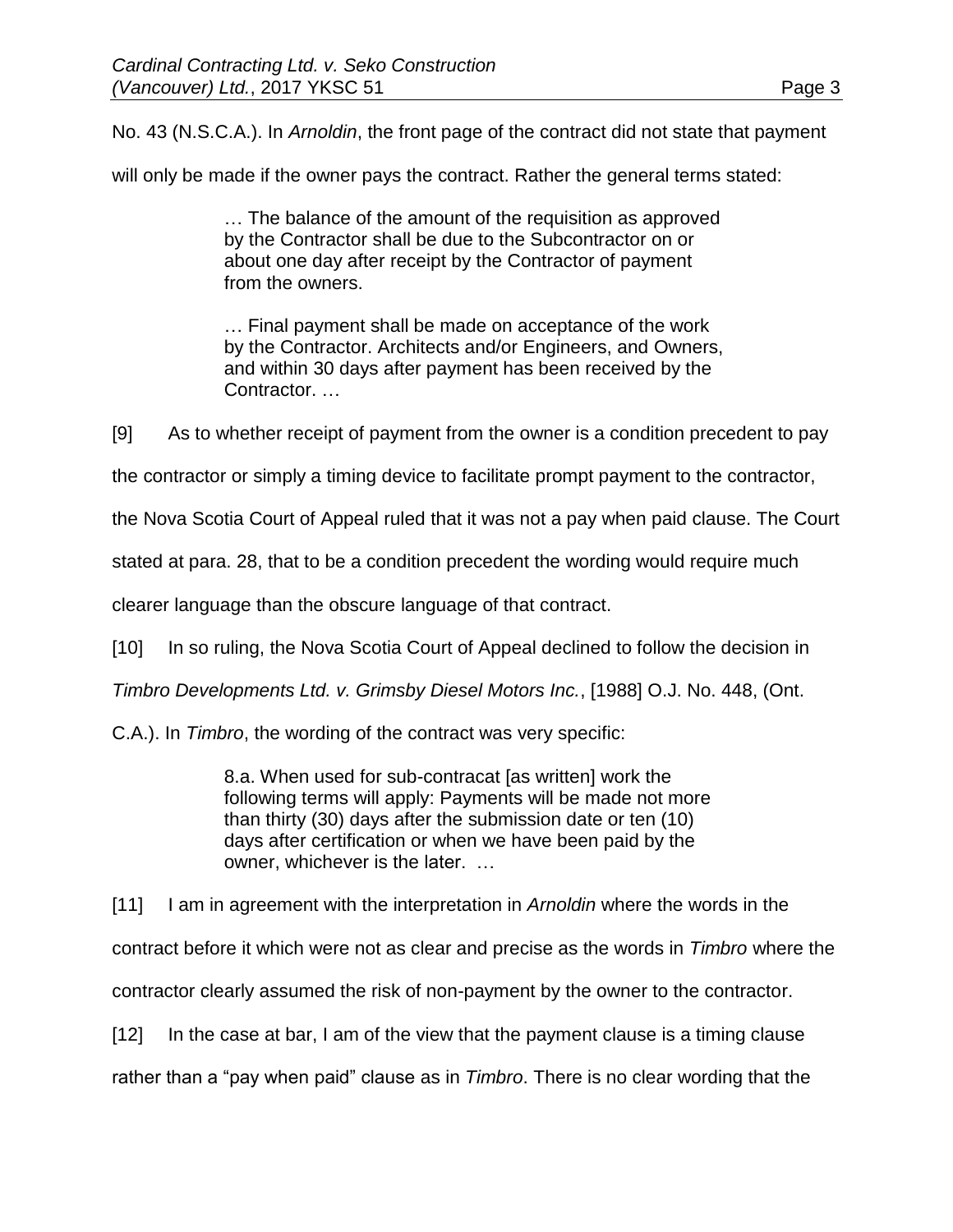payment on the Subcontract was conditional on the owner paying the contractor.

Therefore, I order that the balance outstanding shall be paid regardless of whether

Martian has paid Seko, subject to amount only under the two remaining issues.

# **Issue #2: Is Seko entitled to refuse to pay Cardinal's invoices for services rendered by Ryan Eby and the 12.5% margin on the building?**

[13] Cardinal charged for services rendered by Ryan Eby in the first four progress claims plus the 12.5% margin. These fees were paid by Seko but Seko now wishes to reverse those payments on the ground that Ryan Eby was included as a supervisor of Cardinal not a worker of Cardinal. Ryan Eby was charged out at a lump sum rather than hours worked. The total charge for Ryan Eby is \$41,343.75.

[14] Seko also objects to the 12.5% charge added on to the cost of the building despite the fact that its construction manager approved the charge.

[15] Counsel for Cardinal submits that Seko is estopped from denying these claims

having previously accepted and paid for them. See *Hyslip v. Macleod Savings & Credit* 

*Union Ltd.,*[1988] A.J. No. 642 and *Triple Z Developments Ltd. v. Surrey (City)*, [1997]

B.C.J. No. 2199.

[16] Counsel for Seko relies on the Warranty clause 13.1 of the Subcontract.

[17] In my view, the charges are valid and were paid for. The dispute is not one of

warranty, so Seko is estopped from recovering these payments to Cardinal.

### **Issue #3: Is Cardinal obligated to fix or pay the deficiency and warranty items claimed by Seko?**

[18] Section 18 of the Subcontract conditions provides as follows:

18.1 If the Subcontractor should neglect to prosecute the Work properly or fail to perform any provisions contained in the Contract Documents, the Contractor may give the Subcontractor written notice specifying such default and if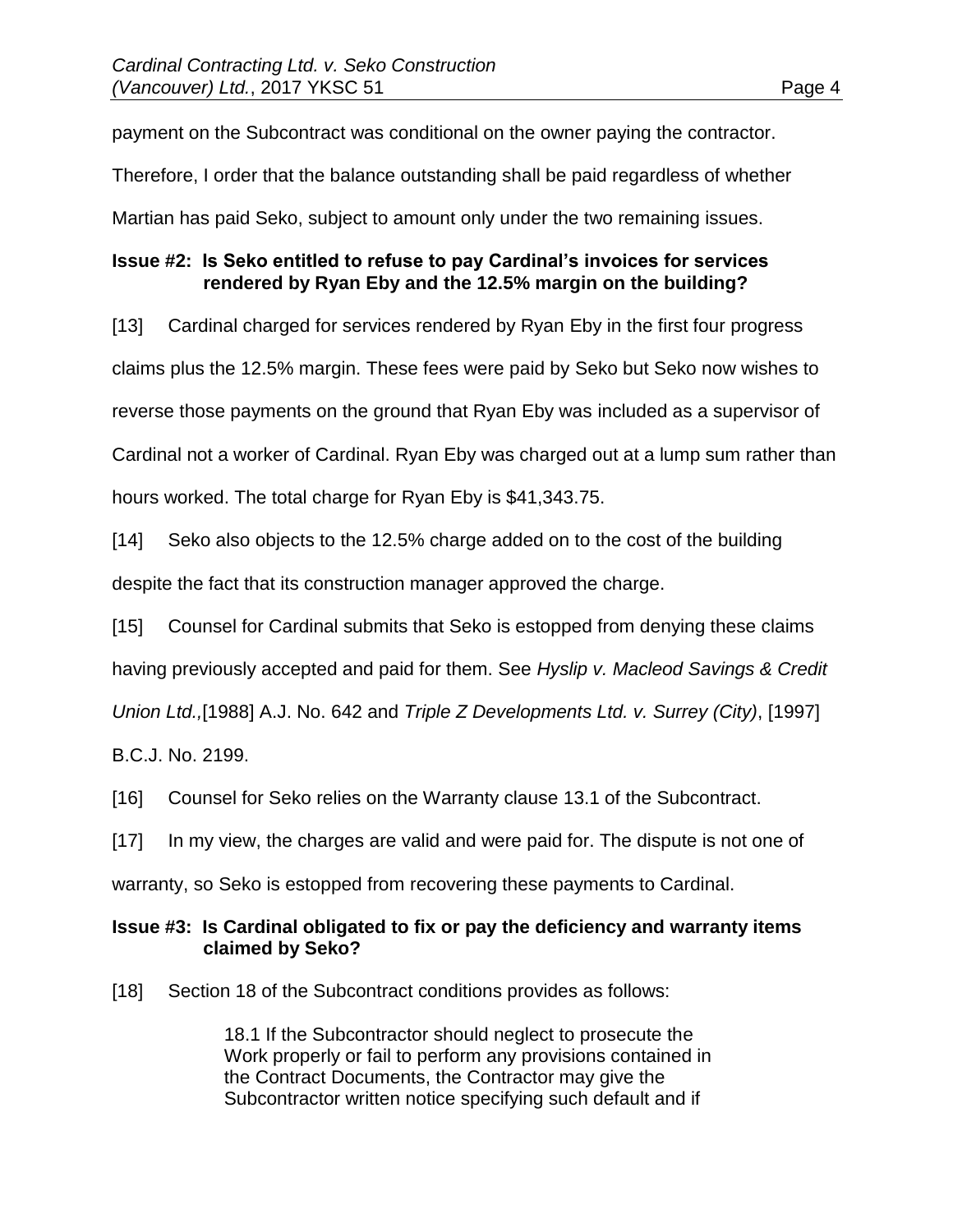such default shall continue for the period of time specified in Article 1C. hereof the Contractor, without the prejudice to any other right or remedy it may have, may make good such deficiencies and deduct the cost thereof from the payment otherwise due to the Subcontractor or may terminate this Subcontract, and may, for the purpose of completing the Work, take possession of all materials, tools and equipment, upon the premises, and may either complete this Subcontract itself or employ any other person, firm or corporation to do so, charging all costs incurred to the Subcontractor.

[19] Seko gave notice of deficiencies in March 2016, and Cardinal began to work on the deficiencies but has not completed them and has refused to complete them since Seko had not paid Cardinal for completing the project. By August 2016, Cardinal had reduced the value of the deficiencies list from \$140,200 in March 2016, to \$26,500. Seko says the deficiencies and warranty claim is now \$26,000. [20] Seko indicates that the value of various deficiencies was calculated at two times

the actual cost of repair. Counsel for Cardinal submits that it was complying with the

deficiencies list until Seko stopped paying invoices.

[21] In my view, Seko is entitled to reduce its payment to Cardinal by \$13,000.

Although it might be no surprise that Cardinal stopped work on the deficiencies, it is

nevertheless contractually obliged to complete or pay the cost. Seko, on the other hand,

has not been upheld on the previous two issues and should be limited to the actual

estimate for deficiencies and warranty.

### **CONCLUSION**

[22] I order that Seko pay Cardinal \$155,828.31 representing the amount claimed of \$168,828.31 less the deficiency and warranty claim of \$13,000. I also declare that Cardinal is entitled to a lien in the amount of \$155,828.31.